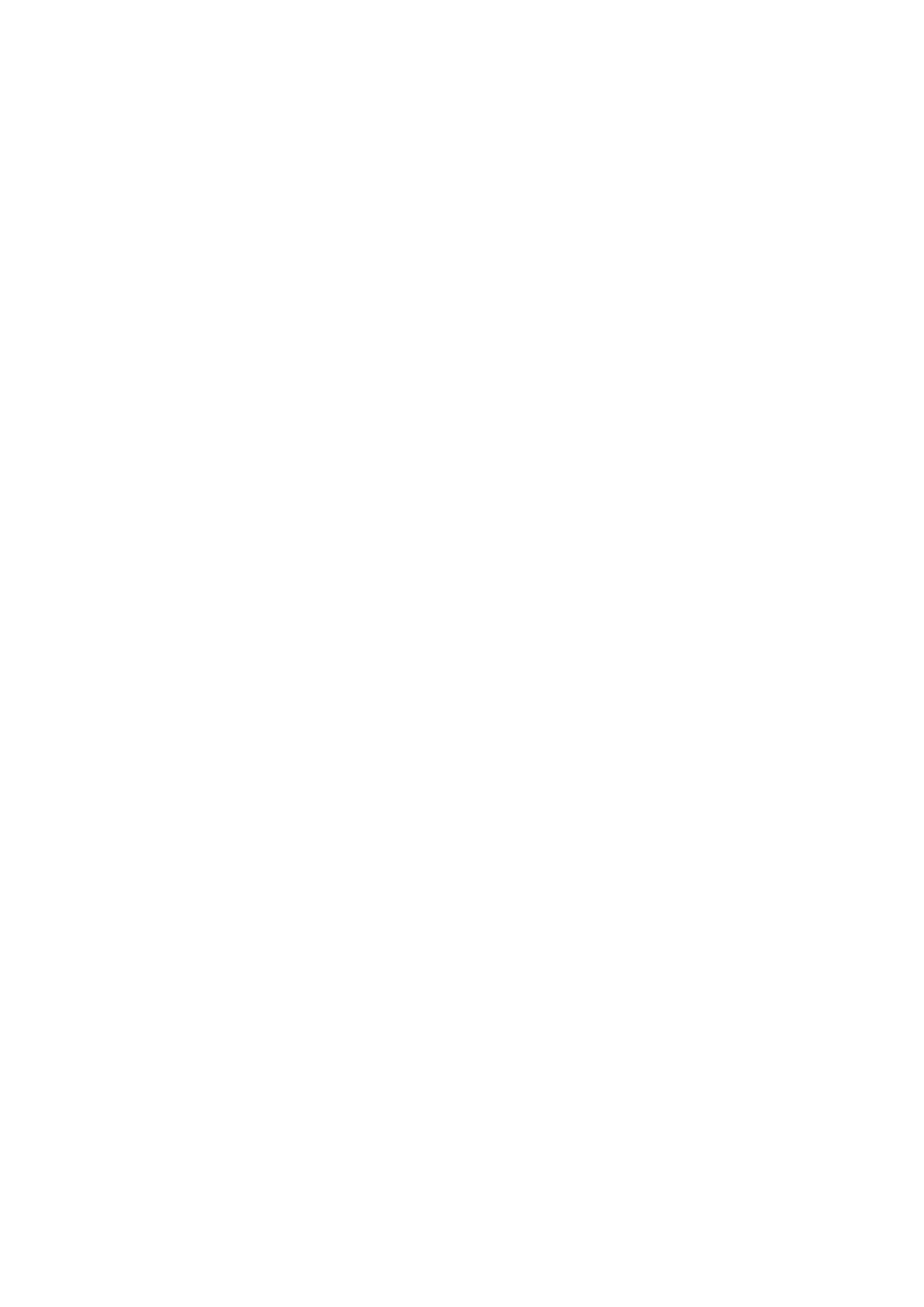#### **REPORT**

The States Assembly approved the [Criminal Procedure \(Jersey\) Law 2018](https://www.jerseylaw.je/laws/enacted/Pages/L-25-2018.aspx) (the "Law", see [P.118/2017\)](https://statesassembly.gov.je/Pages/Propositions.aspx?ref=P.118/2017&refurl=%2fPages%2fPropositions.aspx%3fdocumentref%3dP.118%2f2017) on 20th March 2018. The Law was sanctioned by Order of Her Majesty in Council on 11th July 2018 and registered in the Royal Court on 20th July 2018.

The first [Appointed Day Act](https://www.jerseylaw.je/laws/enacted/Pages/RO-061-2019.aspx) (see [P.62/2019\)](https://statesassembly.gov.je/Pages/Propositions.aspx?ref=P.62/2019&refurl=%2fPages%2fPropositions.aspx%3fdocumentref%3dP.62%2f2019) was made by the States Assembly on 17th July 2019; and the [second Appointed Day Act](https://www.jerseylaw.je/laws/enacted/Pages/RO-110-2019.aspx) (see [P.95/2019\)](https://statesassembly.gov.je/Pages/Propositions.aspx?ref=P.95/2019&refurl=%2fPages%2fPropositions.aspx%3fdocumentref%3dP.95%2f2019) was made on 23rd October 2019, with the effect that a significant number of provisions of the Law are now in force. However, many are yet to be commenced.

Although it is intended to separately bring the remaining provisions of the Law into force this year, the purpose of this third Appointed Day Act is to bring into force, in the immediate short term, certain limited provisions which may assist in reducing the need for some individuals to be present at court hearings, in light of the Covid-19 pandemic.

The key provisions to be brought into force and their effects are –

#### **Articles 19 to 22**

These replace and update existing provisions for the summons of a person who is to be charged with an offence and liable to arrest to appear before the Magistrate's Court. Instead of being arrested, such a person could be summoned by the Attorney General or, with his approval, a prosecutor or Centenier (although arrest is still possible if necessary).

#### **Article 23**

This Article sets out the procedure on the defendant's first appearance before the Magistrate's Court, and will allow the particulars of the offence with which the defendant is charged to be read out by either a Centenier, or with the Centenier's agreement, a prosecutor.

#### **Articles 100 to 102**

These Articles make provision for the courts to order 'special measures' to assist *eligible witnesses*, which term includes in particular certain categories of vulnerable witness, allowing them to give evidence by non-conventional means, including by video link. Provision is also made for the courts to order special measures to assist the defendant to understand and follow the case, and there is an expansion of the power to adjourn a court elsewhere to receive a witness' evidence. This will help to ensure that the courts can effectively meet guidance on social distancing.

**Article 118** is commenced to the extent that it repeals existing legislation being replaced by the above provisions of the Law, to ensure that the changes being made work properly within the framework of existing legislation.

#### **Financial and manpower implications**

There are no financial or manpower implications arising from the adoption of this draft Appointed Day Act.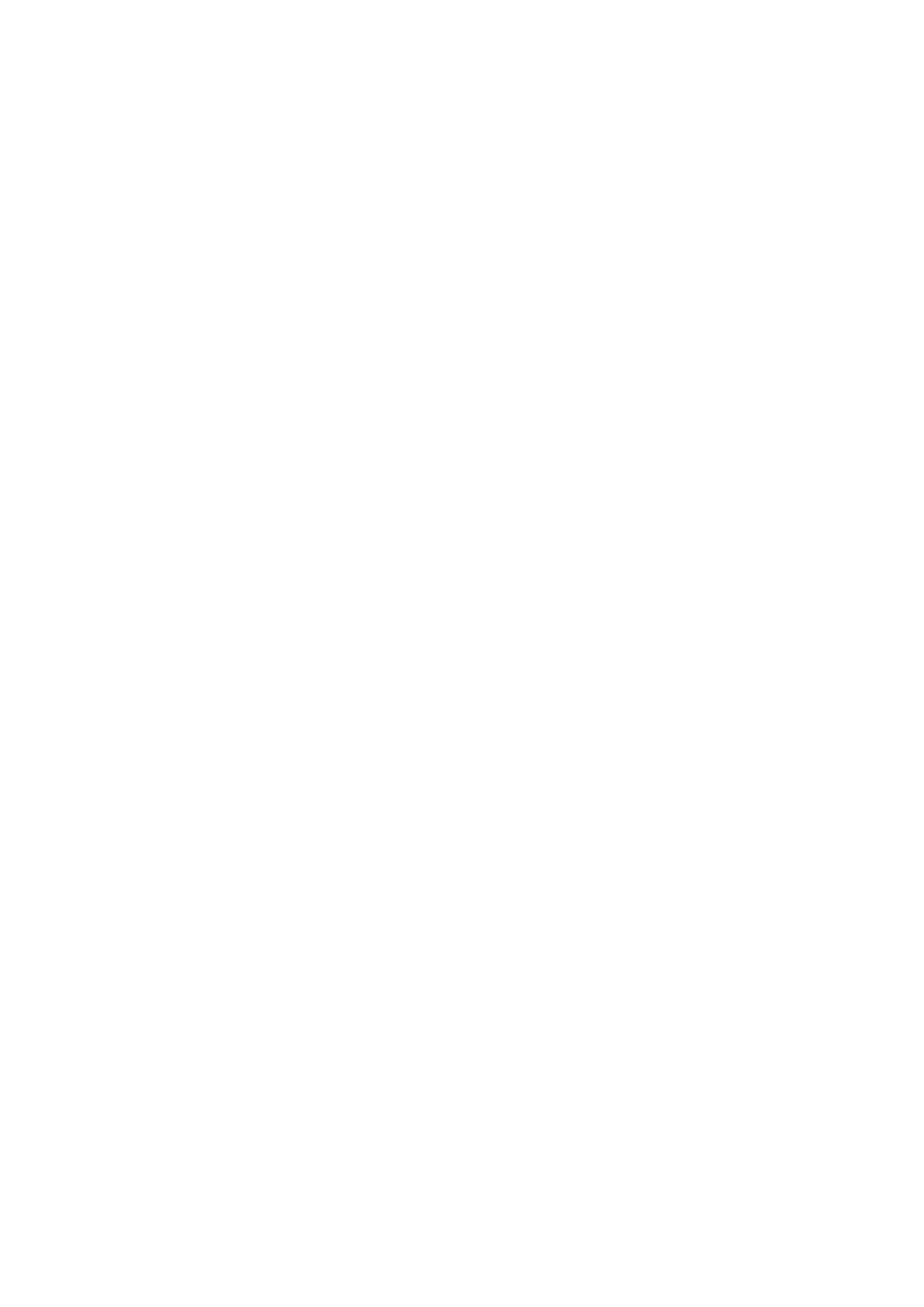#### **EXPLANATORY NOTE**

The Draft Criminal Procedure (Jersey) Law 2018 (Appointed Day) (No. 3) Act 202-, if passed, would bring the following provisions of the Criminal Procedure (Jersey) Law 2018 into force on 25th March 2020 –

- (a) Article 17 and Articles 19 to 23 (summons and first appearance);
- (b) Articles 100 to 102 (special measures);
- (c) Article 118 (enactments repealed) to the extent only that:
	- Article 14 of the Loi (1864) réglant la Procédure Criminelle (listed in Schedule 5 at paragraph (4)) is repealed; and
	- Article 7 (power to hear witnesses elsewhere than in court) and Part 3 (institution of proceedings, etc.) of the Magistrate's Court (Miscellaneous Provisions) (Jersey) Law 1949 (listed in Schedule 5 at paragraph (6)) are repealed.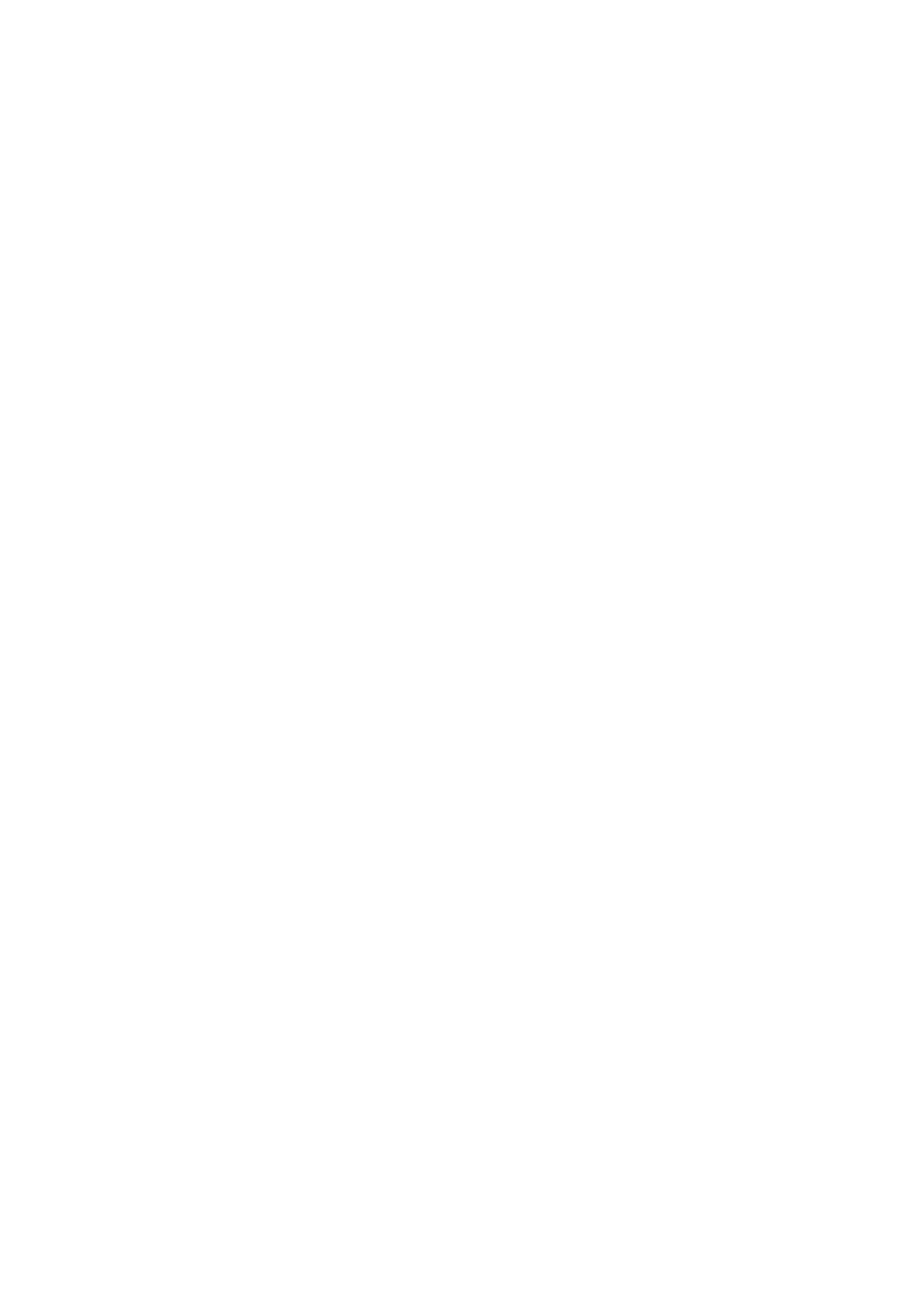

### **DRAFT CRIMINAL PROCEDURE (JERSEY) LAW 2018 (APPOINTED DAY) (No. 3) ACT 202-**

*Made [date to be inserted] Coming into force [date to be inserted]*

**THE STATES** make this Act under Article 119 of the Criminal Procedure (Jersey) Law  $2018<sup>1</sup>$  –

#### **1 Commencement of certain provisions of the Criminal Procedure (Jersey) Law 2018**

The following provisions of the Criminal Procedure (Jersey) Law  $2018<sup>2</sup>$  come into force on 25th March 2020 –

- (a) Article 17 and Articles 19 to 23 (summons and first appearance);
- (b) Articles 100 to 102 (special measures);
- (c) Article 118 (enactments repealed) to the extent only that
	- (i) Article 14 of the Loi (1864) réglant la Procédure Criminelle<sup>3</sup> (listed in Schedule 5 at paragraph (4)) is repealed; and
	- (ii) Article 7 (power to hear witnesses elsewhere than in court) and Part 3 (institution of proceedings, etc.) of the Magistrate's Court (Miscellaneous Provisions) (Jersey) Law 1949<sup>4</sup> (listed in Schedule 5 at paragraph (6)) are repealed.

#### **2 Citation**

This Act may be cited as the Criminal Procedure (Jersey) Law 2018 (Appointed Day) (No. 3) Act 202-.